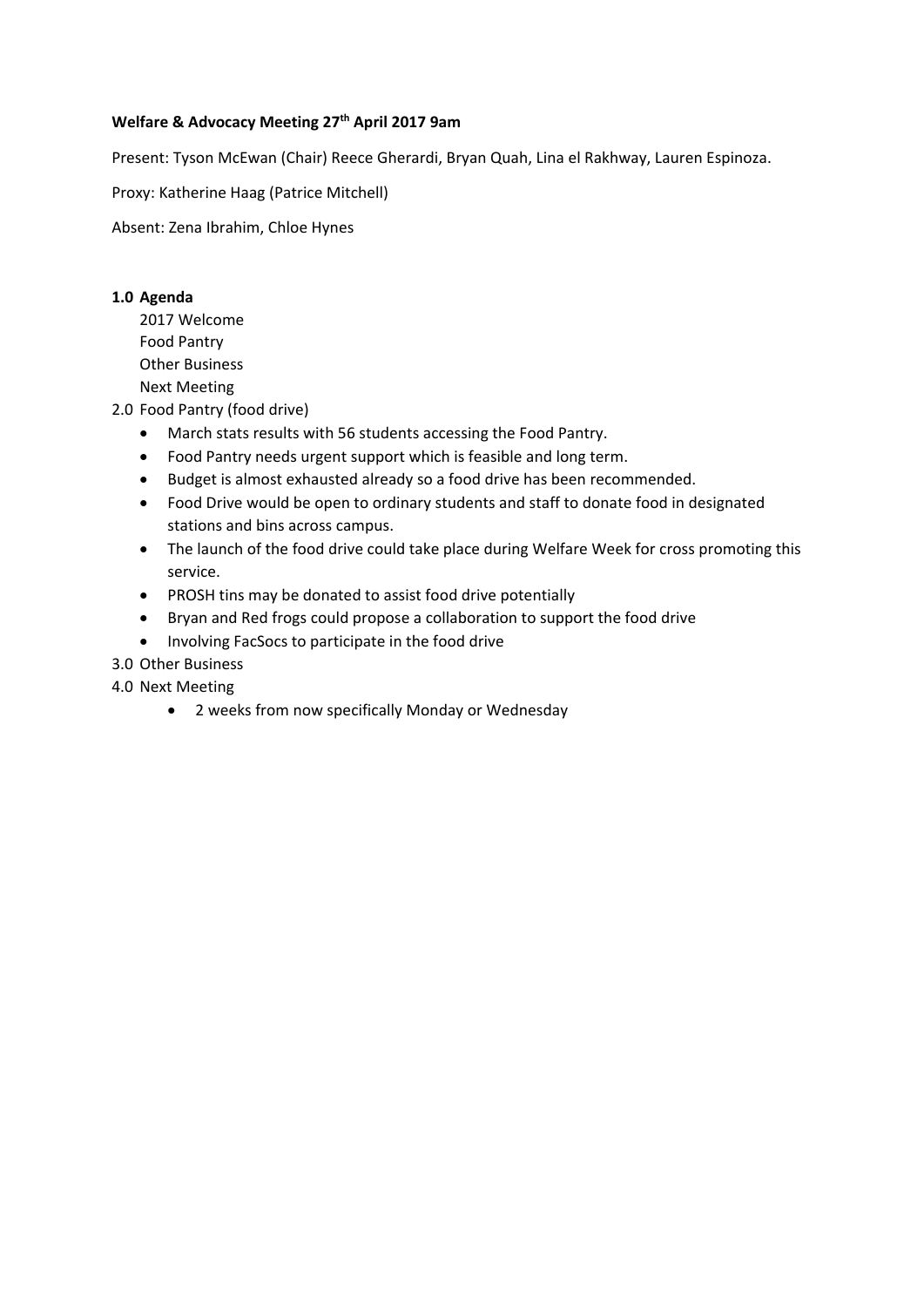## **Welfare & Advocacy Committee Meeting**

# **10/05/2017**

**Present: Tyson (Chair), Patrice (Staff Rep), Bryan (OGC), Lauren (OCM), Chloe (OCM)** 

# **Apologies: Reece (OGC), Lina (Ed President)**

# **Absent: Zena (OGC)**

## **Agenda:**

## **1. Food Drive**

- 1.1 **Funds‐** Guild President will allocate discretionary funds to kick start the initiative
- 1.2 **FacSocs‐** All FacSocs will be participating in the food drive totally in 11
- 1.3 **Poster‐** UWA Student Guild Food Drive (title) content below with picture of some sort
- 1.4 **Supporting statement**‐ Statement to be made to highlight the aims of the food drive
- 1.5 **Scheduled**-The friendly competition will be held during welfare week 22<sup>nd</sup>-26<sup>th</sup> of May

## **2. 11 Reasons why**

2.1 **Patrice concerns‐** Patrice raised some concerns with the Netflix series of '11 reasons why?' Ask whether we should inform students on support services available to them on campus if they find it confronting.

Alternatively, the Guild Departments can share the Headspace post in response to the Netflix series. The post will be filtered through communication channels in the coming weeks.

## **3. Action Items:**

| Task                            | Accountability |
|---------------------------------|----------------|
| <b>Poster</b>                   | <b>Tyson</b>   |
| <b>Supporting Statement</b>     | Patrice        |
| <b>Communication to FacSocs</b> | Lina and Laney |